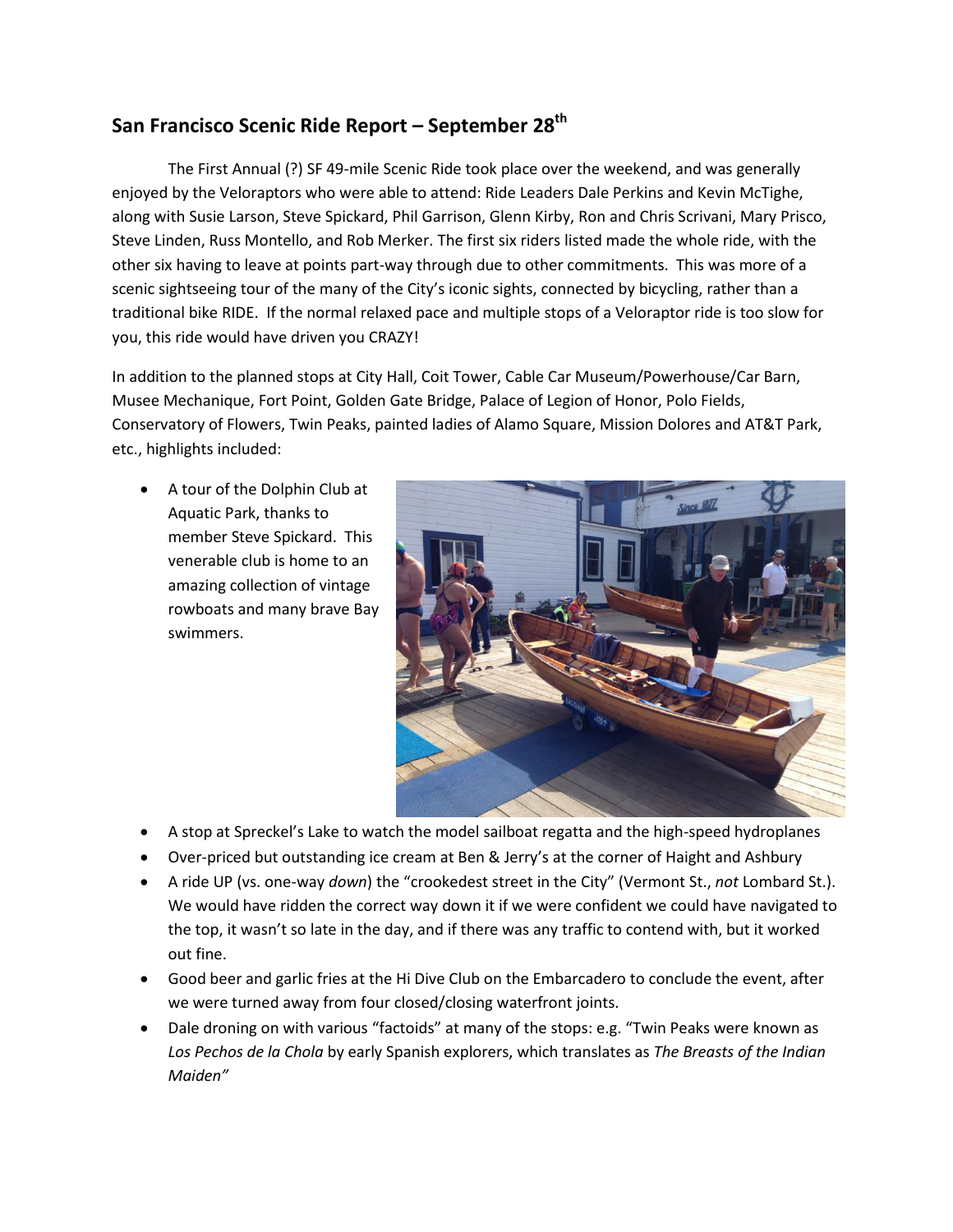Steve Spickard popping up with many interesting "tid-bits" from his work on urban planning and economic feasibility studies on many of the sights, including AT&T Park, Lands End Visitor Center, the Embarcadero waterfront renovations, etc. He made a great "color commentator".

The ride covered closer to 40 miles than the advertised 49, since we cut out the ride down the Great Highway, around Lake Merced, and back up Sunset Blvd., as well as a non-scenic loop down to India Basin. Even so, the tour lasted from 9:30 a.m. until close to 7:00 p.m. by the time the beer was consumed! Conclusions from this first trial include:

 Reconfirmation that the City is, in fact, a world-class destination, with a remarkable combination of breathtaking scenery, monumental sights, quirky attractions, tremendous diversity, and too many things to do in a day, although we made a noble try.



This unique art-cycle has been to Burning Man! I'm afraid, however, it's only a matter of time before he gets banned from BART, as this thing is WAY bigger than a tandem, which I understand are not allowed! He took it down the escalator!



Contrary to the commentary during the ride by Phil and Dale, the "Dutch" windmill was not a gift from Queen Wilhelmina of the Netherlands, but was built by the Park District to pump irrigation water!